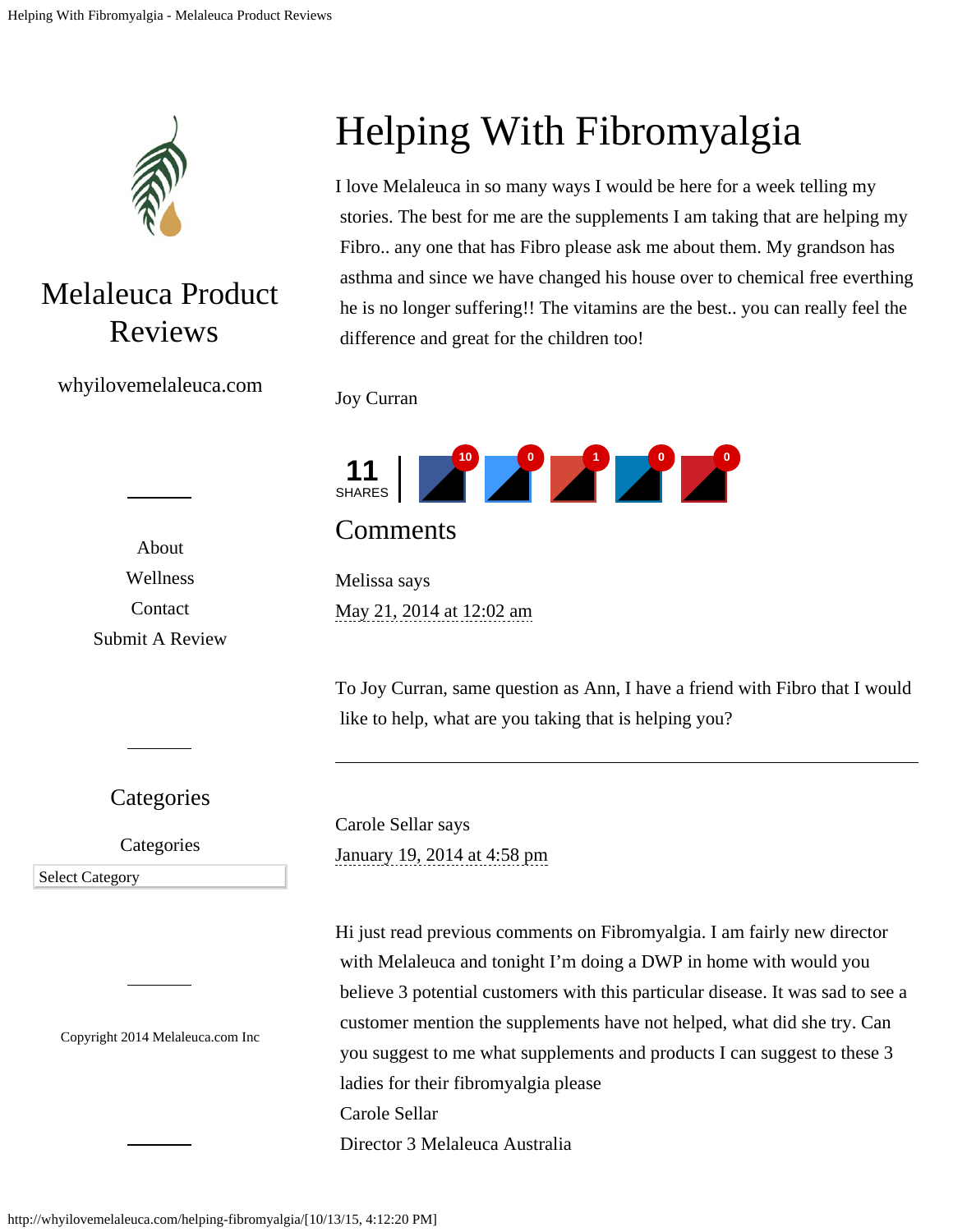Rachel Tucker says [January 9, 2013 at 9:08 pm](#page-2-0)

As I'm reading on, I see a product that Melaleuca has brought back called RestEZ, that could very well help with your Fibro, as I know many of us don't sleep as we should, at a deep enough level to heal and wake feeling really rested and refreshed. Check that out, too, if you'd like.

Rachel Tucker says [January 9, 2013 at 9:05 pm](#page-2-0)

Hi Carolyn, I, too, have the fibromyalgia, and it's a hard condition to calm and get relief from. Have you thought of maybe trying the Melaleuca Luminex, with St. John's Wort? I was reading about that. I know that alot of Fibro's, as I call us, have depression and that can cause a lot of the tiredness and achiness. Look that up and see what you think? I'm hoping for you and caring.

Carolyn says [November 2, 2011 at 10:06 am](#page-2-0)

Just got diagnosed with fibro. I have been with Melaleuca since 1998. The products don't seem to work for me. The cleaning products do work. I am so tired & achy & have chemical sensivities. I take the vitality pack, 2 Provex plus & coldwater omega 3. What am I doing wrong-what do you take? Thanks, Carolyn

Ann says [June 11, 2011 at 2:08 am](#page-2-1)